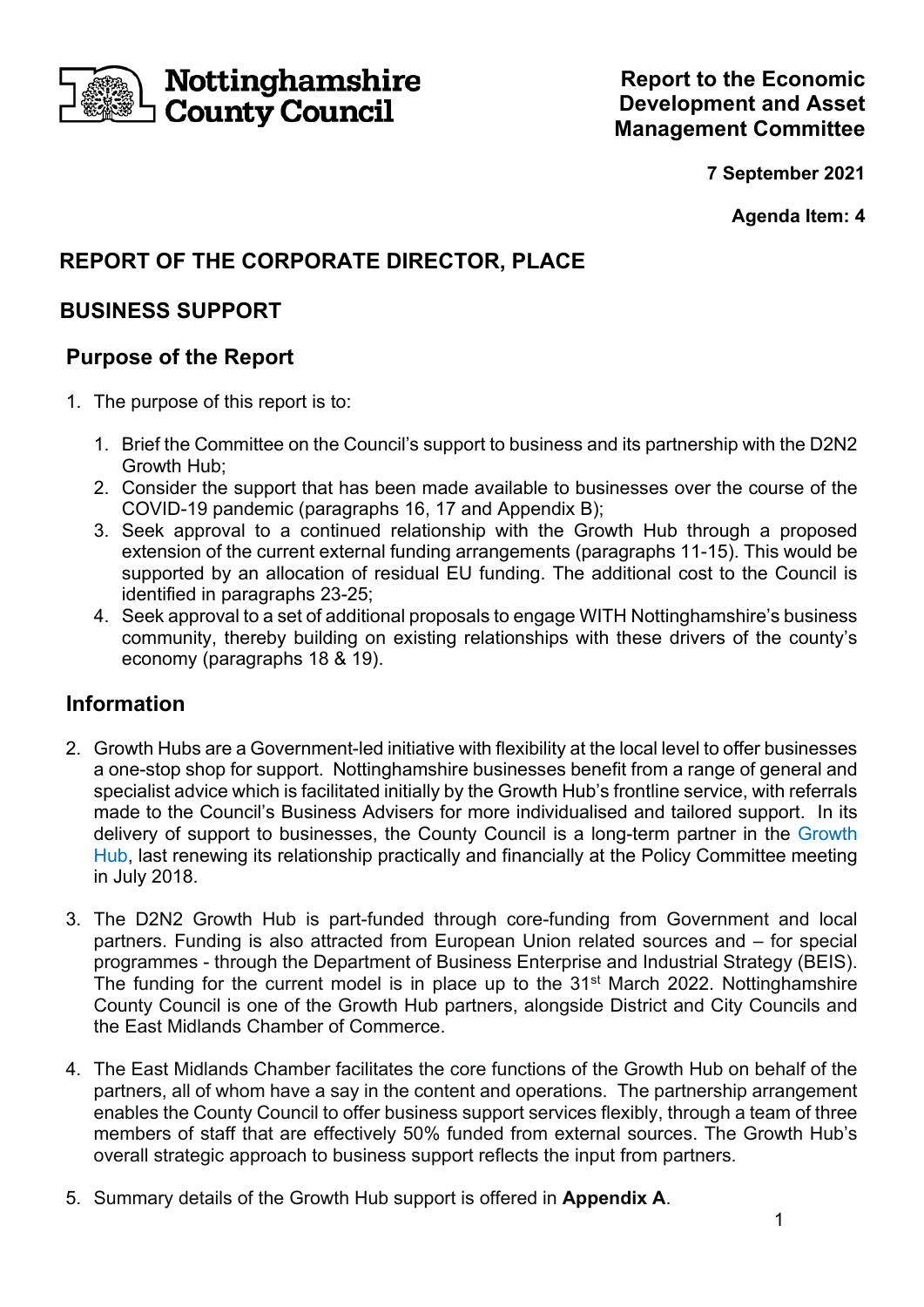- 6. The COVID-19 pandemic has impacted heavily on the Growth Hub and the nature of the Advisers' workload. Over the past 12 plus months, much of the support has been redirected to supporting businesses in securing COVID-19 financial and related support. Details of the support and overall performance has been reported to this Committee via the COVID-19 Recovery Action Plan, most recently at its meeting on the 16 June 2021. The support has also been referenced in the input to the new Council Plan and within the Council's Recovery Framework, considered at the Council's Policy Committee meeting on the 15 July 2021.
- 7. At the height of the pandemic, the D2N2 Growth Hub saw an increase of over 150% of inquiries from pre-pandemic levels (ref. the June report to members). This has since stabilised to around 200 enquiries every week, with approximately a quarter of enquiries being from Nottinghamshire businesses. Most queries are dealt with quickly and effectively by the frontline service, giving added value to the service to the County's businesses, with the more intensive, complex inquiries being directed to the Council's Advisers.
- 8. In pre-Covid times, an annual user satisfaction survey was commissioned, complemented by case studies demonstrating the effectiveness of support received through the Growth Hub. The full survey was deferred this year because of the pandemic. The Chamber plans to recommission it shortly.
- 9. Where appropriate, the Council has developed separate additional support to exploit new opportunities and address gaps in provision - including the opening up of supply chain opportunities for new developments such as HS2 and the Commonwealth Games and facilitating international trade following the UK's departure from the EU.
- 10. In order to promote a cross-Council approach, the Growth and Economic Development Team and the Business Advisers have liaised closely with other services across the Council supporting businesses, including Trading Standards and Procurement. Throughout the pandemic, specialist support has been offered to care homes, micro-care providers and childcare businesses. In addition, the Team has worked with Public Health to ensure employers are helped to deal with workplace COVID-19 outbreaks and testing.

### **Growth Hub Extension**

- 11. An opportunity has arisen to extend the current Growth Hub model beyond March 2022. An national underspend of residual EU funding could be used to extend the current arrangements to June 2023. Collectively, the partners are in favour of the extension and should the County Council also wish to continue as a Growth Hub partner, the net financial implications to the County Council are referenced in paragraphs 23-25 below. While the extension will not commence until April 2022, an early agreement on this matter would be welcome in formulating the partners' submission to Government.
- 12. The current Growth Hub programme is subject to performance indicators, and is well positioned to meet the external funding expectations of businesses supported. The service has developed its own broader set of qualitative and quantitative performance indicators which incorporate the external funding expectations as follows: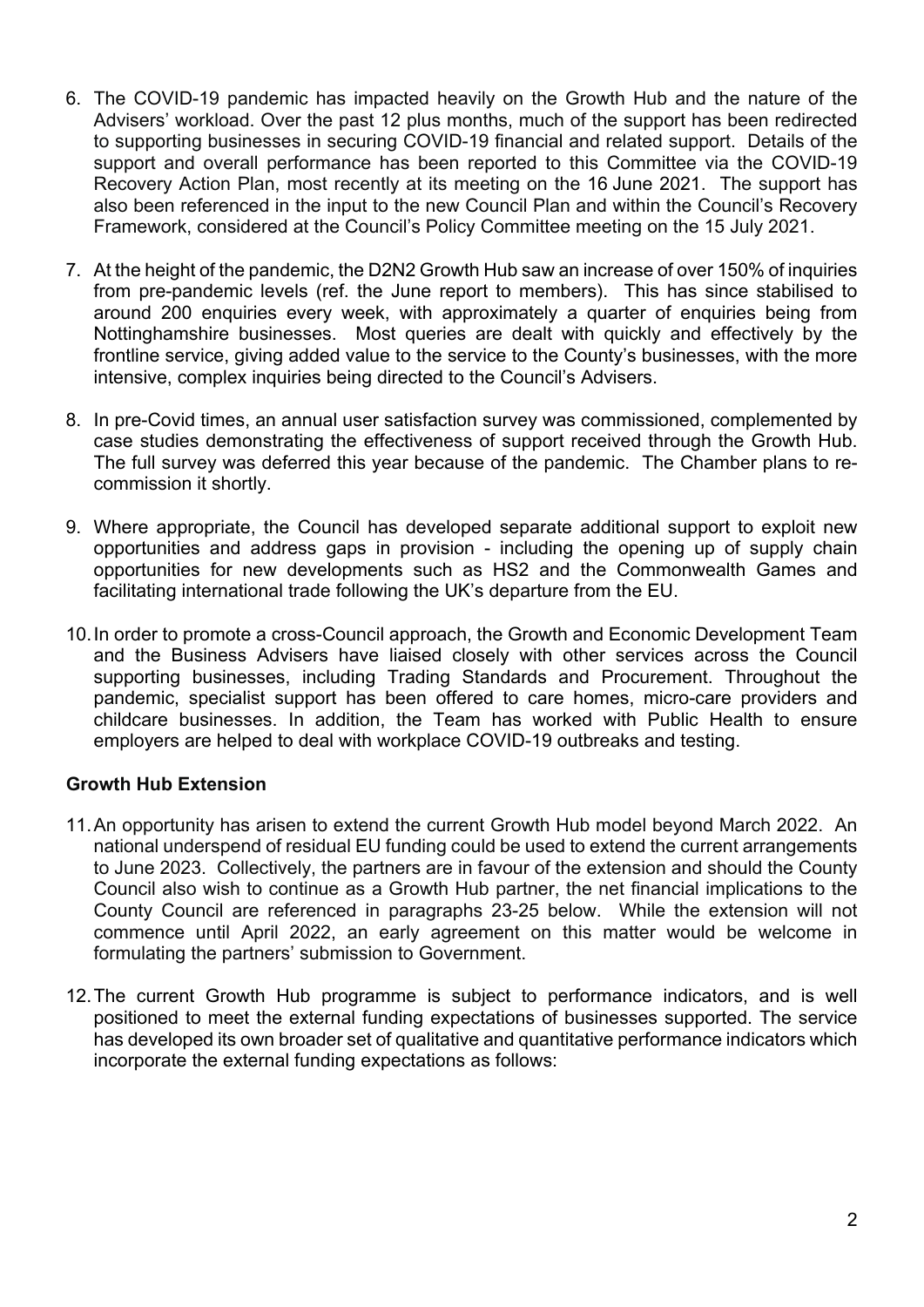| <b>Target</b>                                                                               | <b>Target to March</b><br>2022 | <b>Perform</b><br>June 2 |
|---------------------------------------------------------------------------------------------|--------------------------------|--------------------------|
| Nottinghamshire businesses engaged and<br>supported in their growth ambitions               | 2,000                          | 950                      |
| Nottinghamshire businesses supported in their<br>growth plans via a (non-COVID) grant award | 50                             | 26.                      |
| Maintaining a rolling per week target of                                                    | 40 per week                    | 50                       |

Nottinghamshire businesses engaging with the Growth Hub2 Independently verified "satisfied or very satisfied" levels of the quality support offered to businesses 80% 88%3

- 14. These targets are for the remaining two years of the programme, from 2020/21 when the current advisers were recruited in May 2020 following staff turnover. An extension will see additional targets being set for the additional period. All external funding outputs to be met will be shared as a baseline expectation across the partnership and will incorporated into a revised version of the Council's targets at para 12 above.
- 15. The Council and the Growth Hub together engage positively with the business support services available at a district level to ensure businesses receive the best possible support. Data and information on events, new services, pressure points and new opportunities to be exploited are shared at Economic Development Officer meetings across the N2 area.

### **National COVID-19 Support to Businesses**

- 16. **Appendix B** offers an overview of the main COVID-19 business / financial support as it has impacted on the County to date. The support has been made available through a range of routes and in different forms, be it grant or debt financelt is possible to draw the following tentative conclusions:
	- Public investment in business survival has been significant and unprecedented. Without it, the impact on the Nottinghamshire economy would have been catastrophic, resulting in closures and significant unemployment;
	- The increase in the number of businesses taking on sometimes new and sizeable loan finance heralds a potential future problem - particularly as payment holidays cease and repayments commence;
	- In addition, the deferral of payments such as rent, rates and VAT while welcome, will be an additional challenge to many as payments become due;
	- Certain sectors and types of businesses have been disproportionately impacted by the pandemic. Their recovery will be key to the successful recovery of the County's economy;
	- The business support landscape has been appropriately flexible and dynamic throughout this period. However, the next steps in supporting business recovery will be key.

**Performance June 2021** 

 $950<sup>1</sup>$ 

 $1$  this excludes the businesses being supported through the additional programes currently underway as referenced at para 9

 $2$  At the height of the pandemic, this rose to c. 125 per week

 $3$  with the Growth Hub survey deferred until later this year, this is based on a BEIS sample survey undertaken in May 2021. It will be noted that 91% of survey respondents said they would be likely to access business support in the future based on their experience of the Growth Hub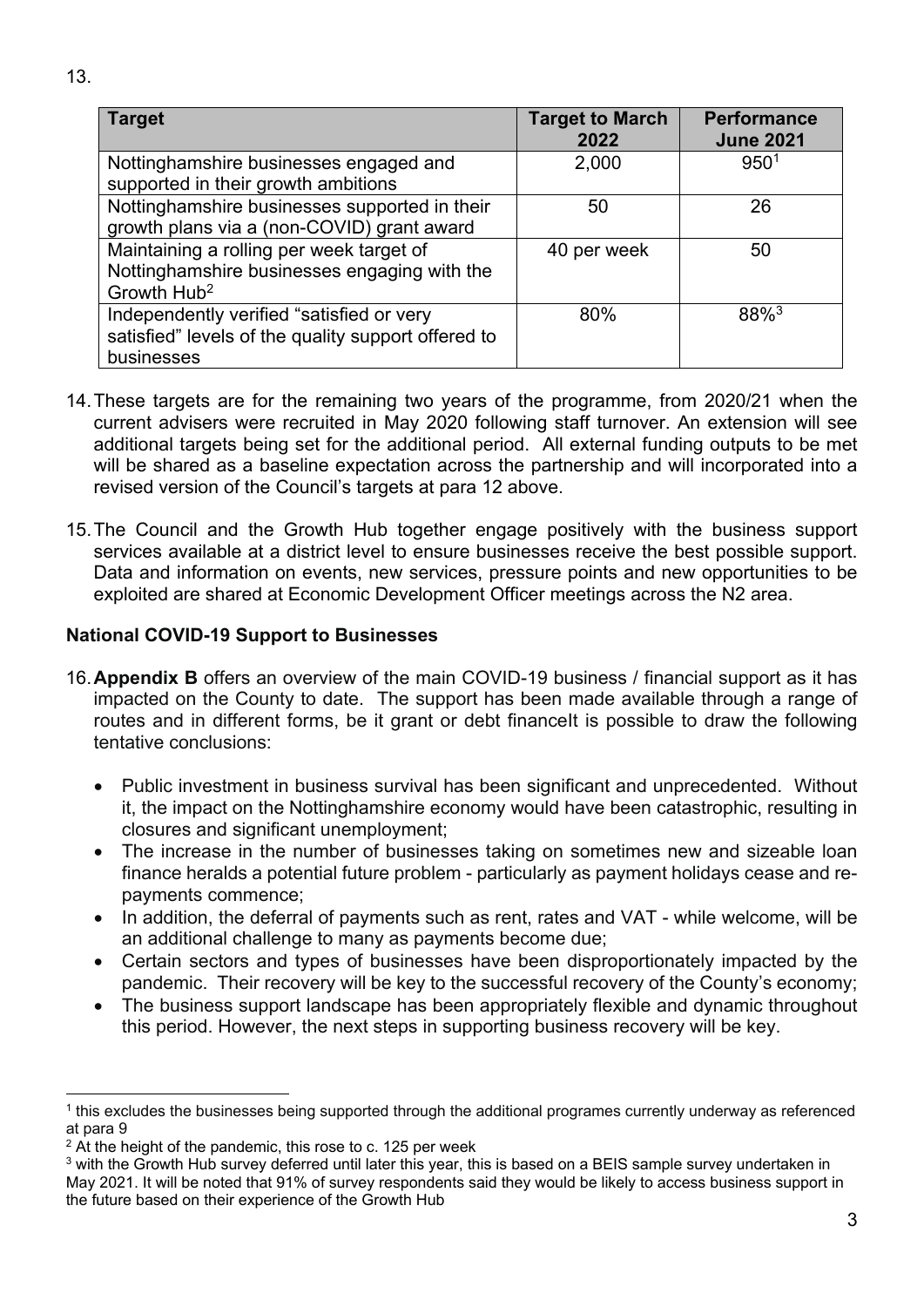- 17. In anticipation of the economy re-opening fully at Step 4 of the COVID-19 route map, the partners have commenced a review of the Growth Hub strategy. The following issues have been flagged as being particularly important in addressing County's business growth agenda:<sup>4</sup>
	- Support for the development of coherent business planning and management strategies as businesses transition and pivot from survival to growth;
	- Financial management and investment advice will be key, related to increased indebtedness and the rapid expansion of businesses taking on debt finance through the various COVID-19 support schemes;
	- The reinforcement of good practice enabled through mentoring, enabling business to learn from each other and to share development needs;
	- Small scale funding can make a big difference to smaller scale micro businesses' stability but is not in great supply;
	- Small business start-up and small business re-start up offers need to be better coordinated with particular support required for local graduates (regardless of their FE place of study) and for younger talent;
	- Skills, training and recruitment issues have jumped up businesses' agenda, with a focus on addressing shortages and on shaping, simplifying and integrating the skills provider and business support landscape;
	- Equity awareness and take-up is low, offering new opportunities to medium sized businesses;
	- Businesses have evolving accommodation needs, reflecting changes in requirements and within the market:
	- Supply chains need support to be re-engineered in the light of COVID-19 and changing international trade patterns;
	- Support is required to support businesses' adoption of low carbon practices, energy efficiency gains and new innovative technologies;
	- Nottinghamshire businesses need to be supported to take advantage of new opportunities such as the Freeport and associated high impact developments;
	- The practical advancement of work within key sectors and emerging technologies important to the Nottinghamshire economy will be critical, including a focus on retail and the high street; the rural and visitor economies; manufacturing; logistics and specifically, the challenges and opportunities to exploit robotics / automation and data / digital developments.

### **Business Engagement**

- 18. In order to enhance the Council's understanding of the needs of local businesses and to listen to their concerns and requirements for additional support, a programme of member engagement is proposed to develop the business relationship, summarised as follows:
	- A direct and regular engagement on a one-to-one basis with the larger business representative groups, including the East Midlands Chamber, the Federation of Small Businesses, the Notts Manufacturing Network (and linked by affiliation with Make UK); the regional CBI and the regional Institute of Directors;

<sup>4</sup> The above points reflect a combination of evidence from businesses engaging with the Growth Hub and the Council's Advisers, reviews of local and regional business group surveys, discussions with financial intermediaries, an assessment of local and national reports and an overview of the COVID-19 support as it has impacted on the County. This is an expansive set of issues and opportunities will be offered to refine it as the strategy is refreshed.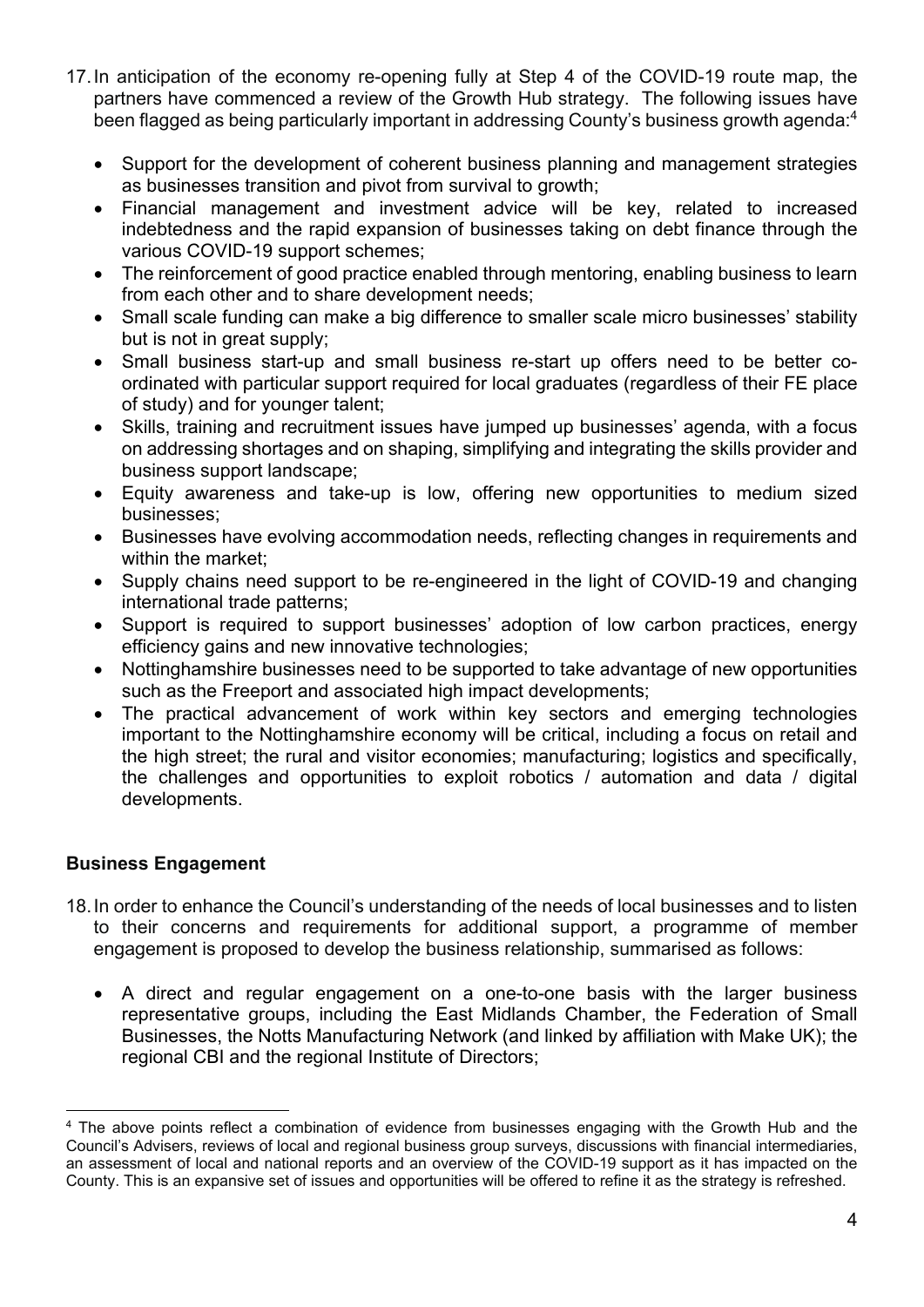- Engagement with strong sub-County business groups including Mansfield Ashfield 2020, the Mansfield BID, Newark Business Club, Rushcliffe Business Partnership, Retford Business Club, the Gedling Business Partnership and North Notts BID;
- Attendance at and participation in sessions arranged by key organisations such as the regional Bank of England and larger/ local financial intermediaries, giving overviews of local business demographics and trends.
- 19. It is proposed that the Chair and Vice-Chairs of this Committee share these duties between them, aligned initially with the development of the Council Plan and the associated consultation exercise over the Summer / early Autumn 2021.

### **Other Options Considered**

20. The "Do Nothing" option would mean the Council's support to businesses would cease at the end of the current Growth Hub programme. The post-COVID-19 period is uncertain and businesses require consistent and clear support, delivered collaboratively across a range of partners. If this approach is not agreed, the Council would struggle to meet its ambitions set out within the emerging Council Plan.

### **Reasons for Recommendations**

21. The partnership with the Growth Hub allows the Council to work collaboratively with a wide range of partners and to ensure the maximum impact of the range of business support on the County's businesses. The Council's engagement with the Growth Hub offers excellent leverage and maximises the external funding available to support the service. With the support for business emerging as a key priority of the Council Plan, the proposed engagement with the business community offers additional insight as to changing business needs.

### **Statutory and Policy Implications**

22. This report has been compiled after consideration of implications in respect of crime and disorder, data protection and information governance finance, human resources, human rights, the NHS Constitution (public health services), the public sector equality duty, safeguarding of children and adults at risk, service users, smarter working, sustainability and the environment and where such implications are material they are described below. Appropriate consultation has been undertaken and advice sought on these issues as required.

#### **Financial Implications**

23. As referenced in the July 2018 report approved at the Policy Committee, the net costs of the support are as follows, with the current programme ceasing on the 31<sup>st</sup> March 2022:

| <b>Financial Year</b> | <b>Amount</b> |
|-----------------------|---------------|
| 2019/20               | £50,401       |
| 2020/21               | £57,655       |
| 2021/22               | £65,000       |

24. The above costs represent 50% of the total gross salary costs of the 3 members of staff. The Council's participation in the Growth Hub levers the additional support for Nottinghamshire businesses through the external funding. The Project Change Request offers the opportunity to extend the existing staffing complement and the Council's support to Nottinghamshire's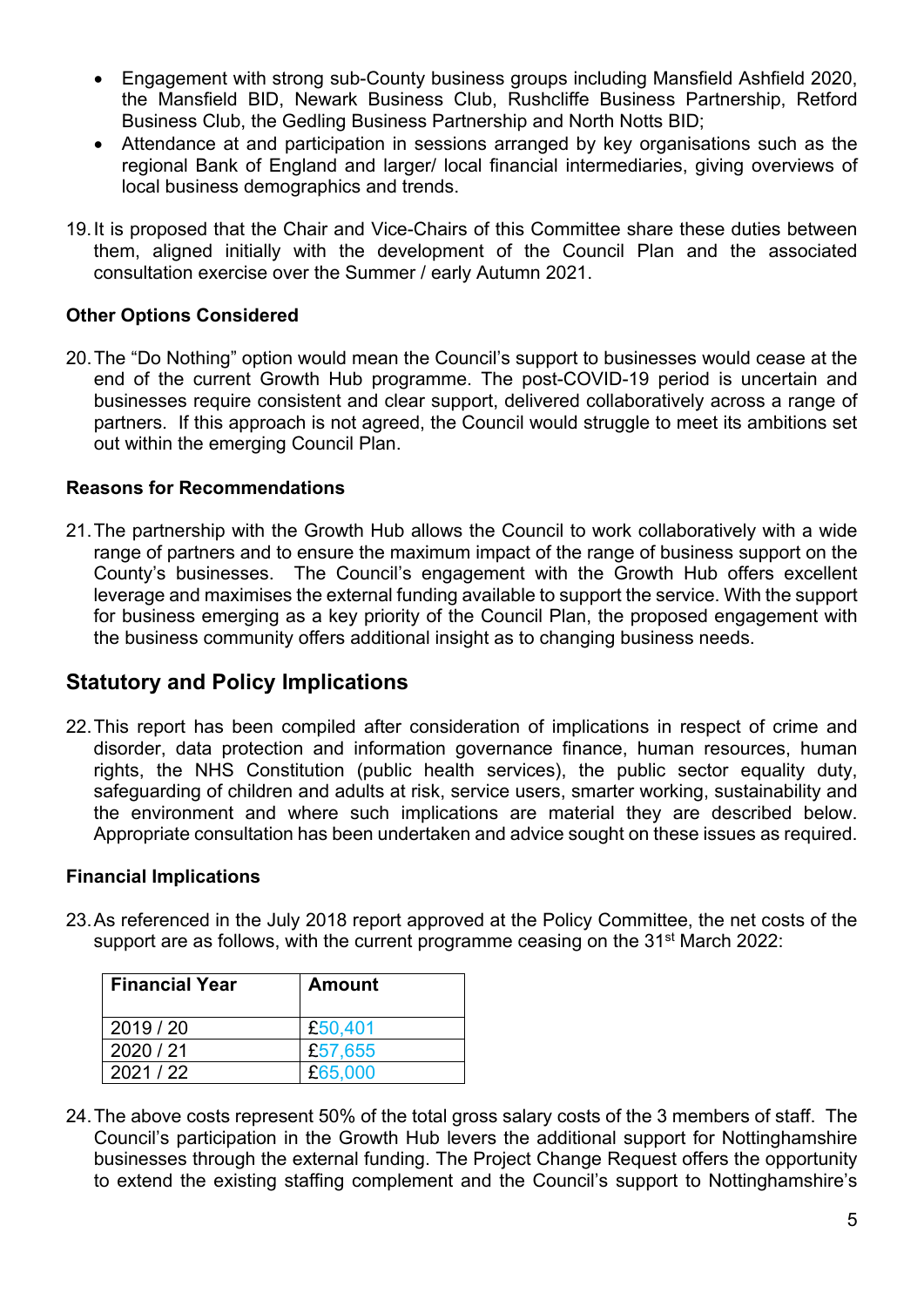businesses through the Growth Hub partnership to June 2023, at the following net costs to the Council:

| <b>Financial Year</b> | Amount  |
|-----------------------|---------|
| 2022 / 23             | £67,000 |
| 2023/24               | £17,500 |

25. As with the current model, these net resources from the Council not only support the staffing complement at 50% of the costs, but lever the additional resources to enable Nottinghamshire businesses to access the wider support programmes, the core support, the comprehensive on line presence, the seminar and workshop package and access to the Business Investment Fund.

## **RECOMMENDATIONS**

It is recommended that the Committee:

- 1) approves the proposed extension of the current relationship with the Growth Hub through the additional external funding arrangements at the total net costs referenced in the report. Paragraphs 11-15 and 23-25 refer.
- 2) continues to monitor the breadth of financial support made available to Nottinghamshire businesses over the course of the COVID-19 pandemic. Paragraphs 16, 17 and Appendix B refer.
- 3) approves the set of proposals designed to build the Council's relationship with the Nottinghamshire business community. Paragraphs 18 & 19 refer.

### **Adrian Smith Corporate Director, Place**

**For any enquiries about this report please contact:** Matthew Neal, Service Director for Investment and Growt, Place Department, Matthew.Neal@nottscc.gov.uk , Tel: 0115 977 3822

### **Constitutional Comments (KK 30/07/2021)**

26. The proposals in this report are within the remit of the Economic Development and Asset Management Committee.

### **Financial Comments (RWK 05/08/2021)**

27. The report proposes the extension of the current relationship with the Growth Hub which will involve the extension of the employment contracts of 3 staff to June 2023. The County Council funds 50% of the cost of these staff and the estimated additional costs of extending their contracts of employment to June 2023 are estimated to be £67,000 in 2022/23 and £17,500 in 2023/24. These costs will be met from the Economic Development Initiaitives budget for which a sum of £465,036 is included in the annual revenue budget.